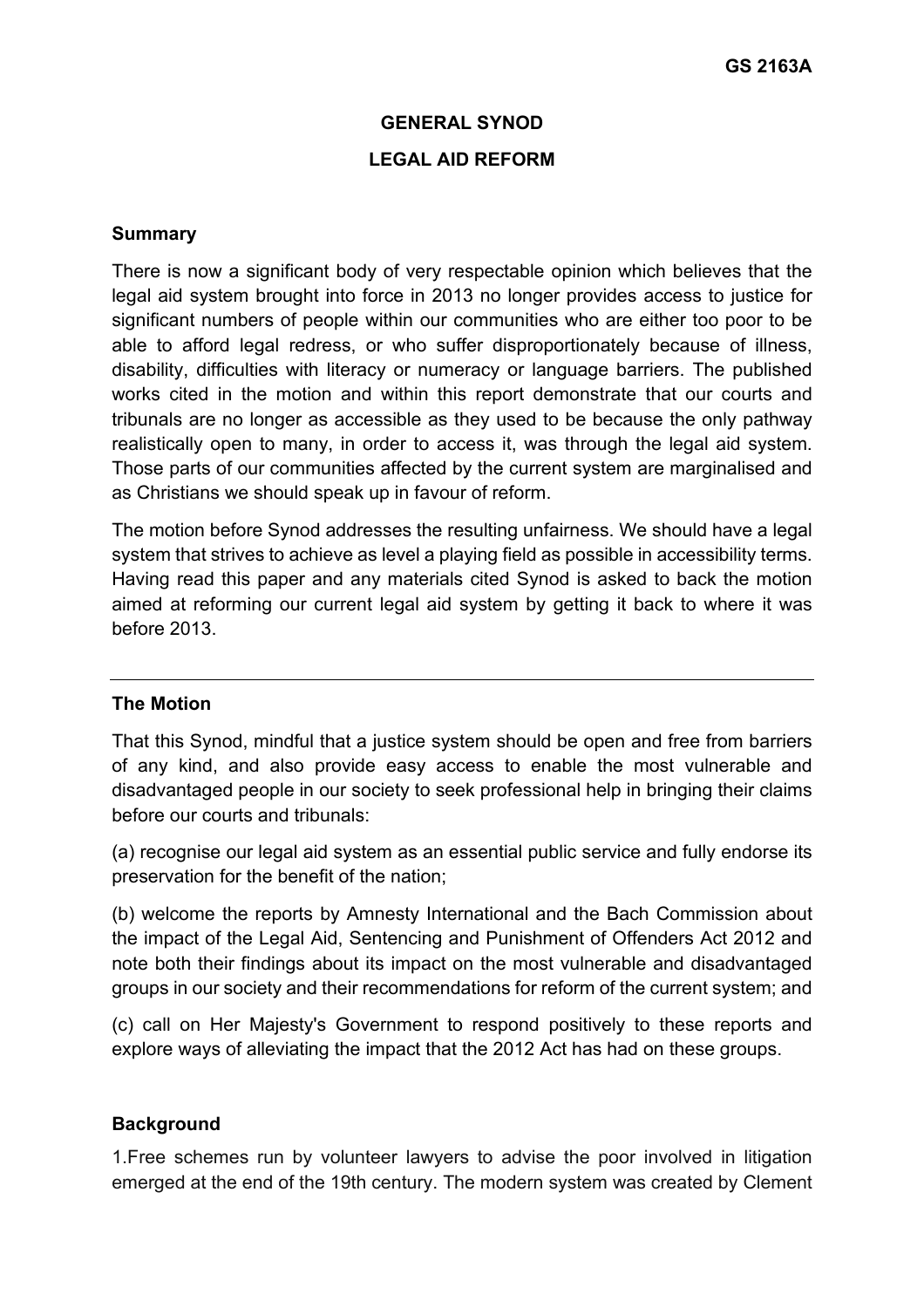Attlee's post-war government, through the *Legal Aid and Advice Act 1949*[1](#page-1-0). Legal support and representation was to be available in all courts. There were merit tests and, above a certain limit, a sliding scale of contributions. Devised at the same time as the welfare state, legal aid was not a nationalised service like the NHS or the benefits system. Instead, its administration was handed over to the Law Society, which represents solicitors. Legal Aid celebrated its 70th anniversary in 2019.

2.In the 1980s, the growing cost to the taxpayer of the legal aid budget became a political issue. More than half of the funds were by that stage being spent in the criminal courts. During the Thatcher administration responsibility for legal aid expenditure was transferred to the Legal Aid Board. Its successor is now the Legal Aid Agency.

3.In the aftermath of the banking crisis, the coalition government initiated a cost-saving review that led to the *Legal Aid, Sentencing and Punishment of Offenders Act 2012* ('*LASPO*'). LASPO came into force in 2013. Its coming into force had a dramatic effect on the provision of legal aid. The huge shrinkage in the availability of legal aid has meant that previously eligible people must either pay for advice and assistance privately, find free support from a charity or volunteer organisation, represent themselves, or do nothing. The consequences for ordinary people is really what the motion and this paper is about. Much needed professional support was put beyond their means or made considerably more difficult to access. It is also about the emotional, social, financial and mental health impact of the legal aid cuts implemented by LASPO.

4.Concern about the impact of LASPO led to the commissioning of two reports which are referred to in the motion<sup>[2](#page-1-1)</sup>. There have now been further reports from the Equality and Human Rights Commission<sup>[3](#page-1-2)</sup> and the UN<sup>4</sup>. The detail of the reports cannot be set out fully here. It would be helpful to at least dip into the reports, if not read them fully. The reports draw on practitioner experience (solicitors, barristers, Citizens Advice Bureaux) and the stories of ordinary people.

<span id="page-1-0"></span> $1$  The white paper preceding the legislation said the aim was "to provide legal advice for those of slender means and resources, so that no one would be financially unable to prosecute a just and reasonable claim or defend a legal right; and to allow counsel and solicitors to be remunerated for their services".

<span id="page-1-1"></span><sup>2</sup> *'Cuts That Hurt' The impact of legal aid cuts in England on access to justice* commissioned by Amnesty International in 2016 and '*The Right to Justice,*'commissioned by the Fabian Society and led by the Bach Commission in 2017.

<span id="page-1-2"></span><sup>3</sup> *Equality and Human Rights Commission Research Report 118 : The impact of LASPO on routes to justice*, Dr James Organ and Dr Jennifer Sigafoos, University of Liverpool, September 2018 ('EqHRC Report').

<span id="page-1-3"></span><sup>4</sup> UN Special Rapporteur on extreme poverty and human rights (Professor Philip Alston) Report published 19 November 2018. Prof. Alston wrote *: "There have been dramatic reductions in the availability of legal aid in England and Wales since 2012 and these have overwhelmingly affected the poor and people with disabilities, many of whom cannot otherwise afford to challenge benefit denials or reductions and are thus effectively deprived of their human right to a remedy. The LASPO Act (Legal Aid, Sentencing and Punishment of Offenders Act) gutted the scope of cases that are handled, ratcheted up the level of means-tested eligibility criteria, and substituted telephonic for many previously face-to-face advice services."*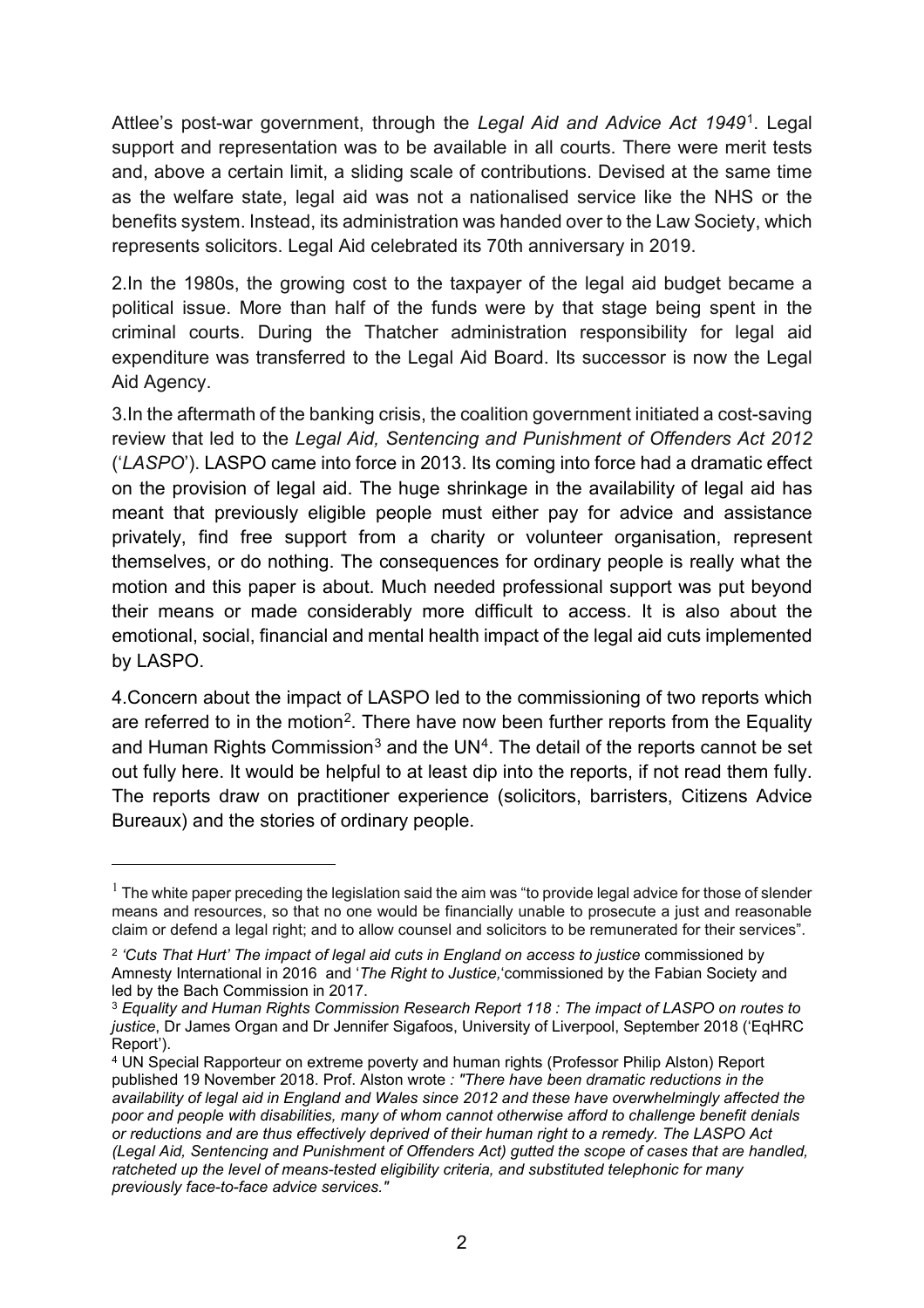## **Impact**

5.The cuts to legal aid under LASPO have had a particularly serious and disproportionate impact on disadvantaged and marginalised people in the UK and this has been borne out by the testimony given to the bodies who reported on the issues. Those formerly eligible for legal aid have had to undergo financial deprivation to pay for their own legal fees or have taken on debt to fund their own advice and representation. Those affected most have additional needs : poor literacy and numeracy skills, physical and mental health challenges, disability, language barriers. There have also been consequences for the quality of outcomes in courts and tribunals. Those forced to represent themselves present cases badly, cases that may have had greater merit with professional input. Rules and procedures are complex and are not easy to navigate at the best of times and cases prepared by litigants in person suffer through poor presentation and a failure to understand the issues or rules of evidence.

6.After LASPO came into force you can no longer get help with a family breakdown unless you are a victim of domestic violence. Nor can you get help when the DWP wrongly assesses you as fit for work or takes away your Personal Independence Payment. The same applies if you are unfairly dismissed or are facing deportation, as those embroiled in the Windrush saga discovered. Legal aid was also taken away for medical negligence, with the exception of birth injury cases. Help is available if you are going to be made homeless, or as a tenant your home is in such poor disrepair that your health is being affected. You cannot get help with any other housing matters. More specific issues are addressed below.

7.Services offered freely by solicitors (typically in 30 minute surgeries) is barely enough time and scratches at the surface of the problem at hand. Voluntary organisations have seen a huge increase in demand and are oversubscribed. They frequently lack the specialist experience required. Some particular areas of law that suffered from the cuts are now highlighted.

# **Family Law**

8.Amongst those most affected by the cuts are children. Prior to LASPO legal aid was available to parents to resolve disputes over their children. Post-LASPO legal aid was removed except where there was domestic abuse against one of the parents.

9.It is in the family courts where the increase in self-representation has been marked. Parents acting for themselves now have to pay court fees to start their case. They often have to access some legal support to help put together a court bundle or gather evidence but are largely doing so single-handedly. Often expert evidence is required such as drug tests or psychiatric reports. Evidence of this kind is expensive and would have been funded by legal aid pre-LASPO. In other words, the evidence that was seen as valuable to the court in making informed decisions about a child's welfare can no longer be guaranteed as being available to a court because of cost.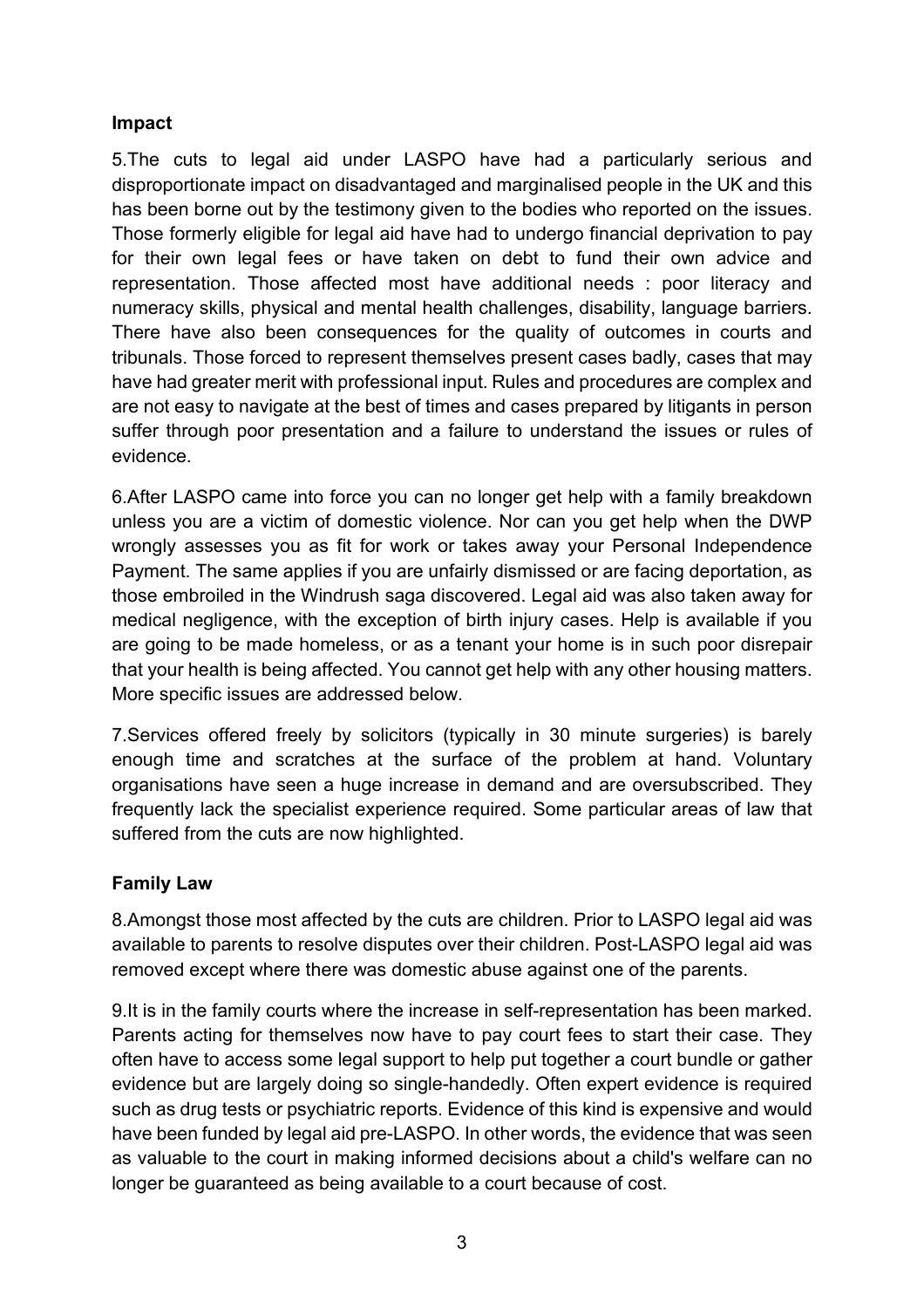10.If a parent cannot understand the evidence requirements for a case, cannot navigate procedures and then represent themselves then the interests of a child may not be seen as clearly as it should be. This concern has been noted judicially at a high level in a case where legal aid was denied to one of the parties<sup>5</sup>.

# **Employment Law**

11.A challenge here arose initially from the imposition of tribunal fees which were eventually ruled unlawful in 2017<sup>6</sup>. The imposition of fees led to a massive reduction in claims being brought before the employment tribunal<sup>[7](#page-3-2)</sup>. Potential litigants found themselves in a trap with low value claims not being seen by solicitors' firms as worth taking on a 'no win, no fee', whilst at the same time not being able to afford to pay for private representation.

12.Legal Help (the scheme for advice only, and not representation) is only available for discrimination claims now. It was formerly available for a whole range of potential claims arising out of employment which made sense : employment tribunal proceedings often involved a number of parallel claims around unfair dismissal, discrimination and pay issues for example. Advice about potential discrimination now has to be accessed initially via a telephone gateway. Detecting discrimination is not straight-forward evidentially. If it happens at all it is almost always in the twilight. It normally needs the eyes of an expert to see it or detect its operation in the workplace.

13.Employment law and tribunal proceedings are particularly complex and a lay person could easily get lost in its rules and procedures. There is often an inequality of arms as employers are usually represented at all hearing stages of a case. This exacerbates feelings of powerlessness, and in some instances a desire to give up. Although legal aid was never available for representation in the tribunal, the former pre-LASPO advice only phase at least offered potential claimants some valuable professional appraisal of their case.

<span id="page-3-0"></span><sup>5</sup> Sir James Munby, President of the Family Division, in *Q v. Q* [2014] EWFC 7, para. 19 : *"it seems to* me that these are matters which required to be investigated in justice not merely to the father but I emphasise equally importantly to the son, as well as in the wider public interest of other litigants in a similar situation to that of the father here. I emphasise the interests of the son because, under our *procedure in private law case like this where the child is not independently represented, fairness to the* child can only be achieved if there is fairness to those who are litigating. There is the risk that, if one has a process which is not fair to one of the parents, that unfairness may in the final analysis rebound *to the disadvantage of the child"*.

<span id="page-3-1"></span><sup>6</sup> *R (on the application of UNISON) v Lord Chancellor* [2017] UKSC 51 which noted in para 20 that fees were set at between £160 and £1,200

<span id="page-3-2"></span> $7$  Ministry of Justice data indicated a 72% drop in claims accepted by the employment tribunal comparing the first quarter of 2013/14 with the first quarter of 2015/16 : Report at note 3, page 30.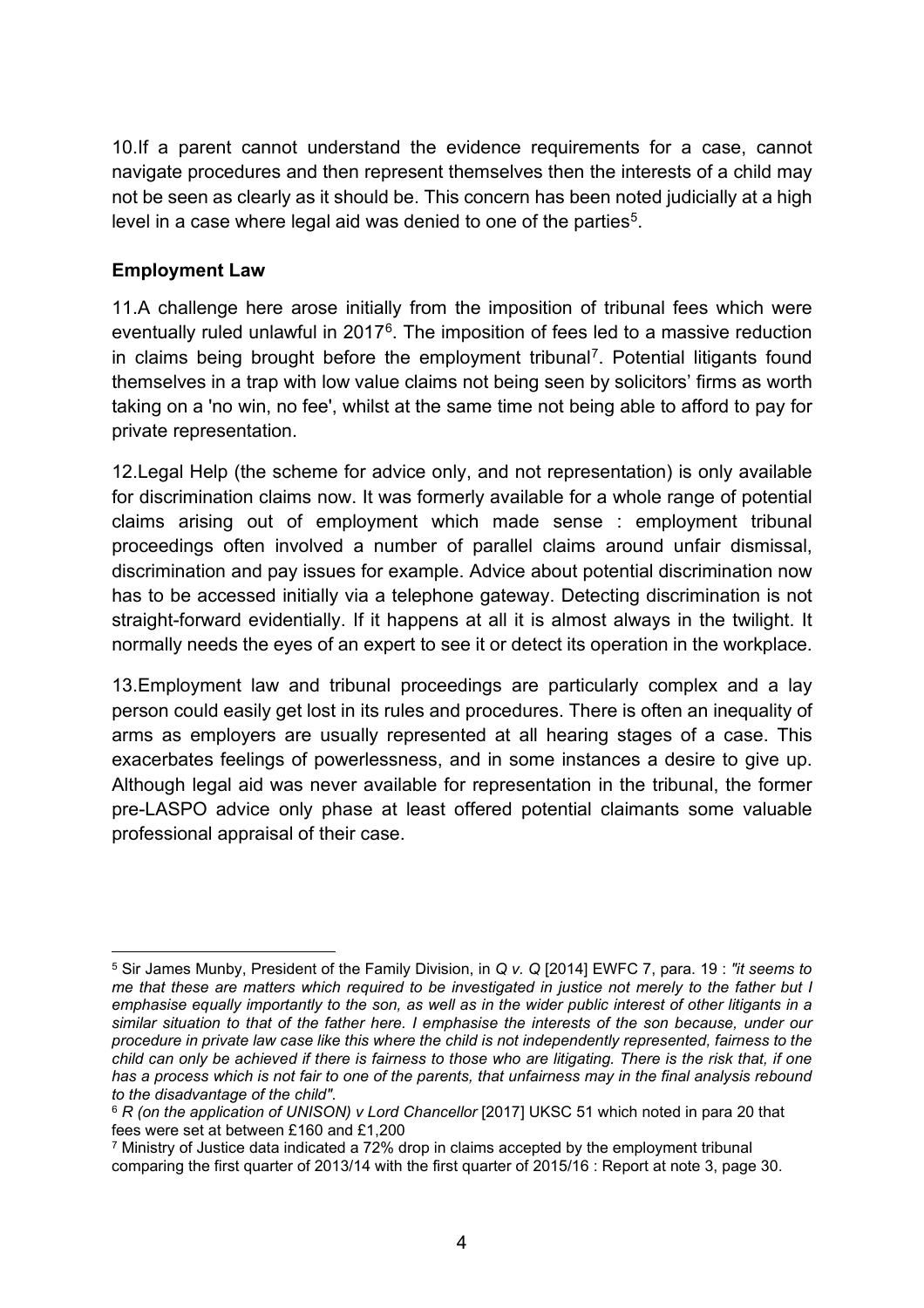## **Welfare Benefits**

14.Research has shown that welfare benefit issues often cluster with debt and housing issues $8$ . Some commentators have seen a close relationship between changes to the benefits system and legal aid cuts<sup>[9](#page-4-1)</sup>. Those affected by benefit reductions and negative medical re-assessments found it harder to challenge the decisions because of legal aid cuts. Not surprisingly, this is the largest area of impact and of highest demand and need for legal advice and assistance. LASPO cuts have created 'advice deserts' in this sector. The cuts have seen a massive reduction in specialists in welfare benefits law continuing to work in the sector and the vacuum has been filled by less qualified (albeit still knowledgeable) third sector providers. Such alternative provision is very general in nature and there are delays in accessing support due to demand. Support here does not include representation at any tribunal hearing<sup>[10](#page-4-2)</sup>.

15.The government even recognised in its initial consultation on LASPO the disproportionate effect on disabled people. The equality impact assessment also acknowledged that those in receipt of legal aid for welfare benefits were more likely to be disabled. The government's answer was to rely on the 'user-friendly nature of the tribunal' as a response. The evidence Amnesty International received suggested otherwise. Those dependent on benefits often have issues which make them even less capable of navigating a judicial process<sup>[11](#page-4-3)</sup>. Evidence suggested also that there was over-reliance on seeing the tribunal process as 'inquisitorial' and there is doubt as it whether it operates in this fashion.

## **Immigration Law**

16.Migrants and refugees are affected. There are two particular areas where legal aid was withdrawn : Article 8 (right to private and family life) immigration cases and family reunification cases.

17.Take as examples, a child born in the UK, a mother or father whose children are all British citizens, or a person married to a British citizen. They all have prima facie rights to remain. Article 8 (of the European Convention on Human Rights) is a qualified right and a government can argue for an interference with it as long as it meets tests of lawfulness, necessity and proportionality. The government's argument in favour of withdrawing legal aid was that applications on this footing were straightforward and the tribunal process was accessible. Immigration law is complex, the rules often change, and it is sensitive to small errors. This complexity is reflected in the fact that there is a regulation of the supply of advice and assistance under the Immigration and

<span id="page-4-0"></span><sup>8</sup> EqHRC Report, page 36.

<span id="page-4-1"></span><sup>9</sup> EqHRC Report, page 39 referring to an earlier report in 2017 by Logan Green and Sandbach for the Legal Action Group.

<span id="page-4-2"></span><sup>&</sup>lt;sup>10</sup> Commonly the First-tier Tribunal (Social Entitlement Chamber).

<span id="page-4-3"></span><sup>11</sup> 'Cuts That Hurt', pages 45-46, and EqHRC Report, page 13.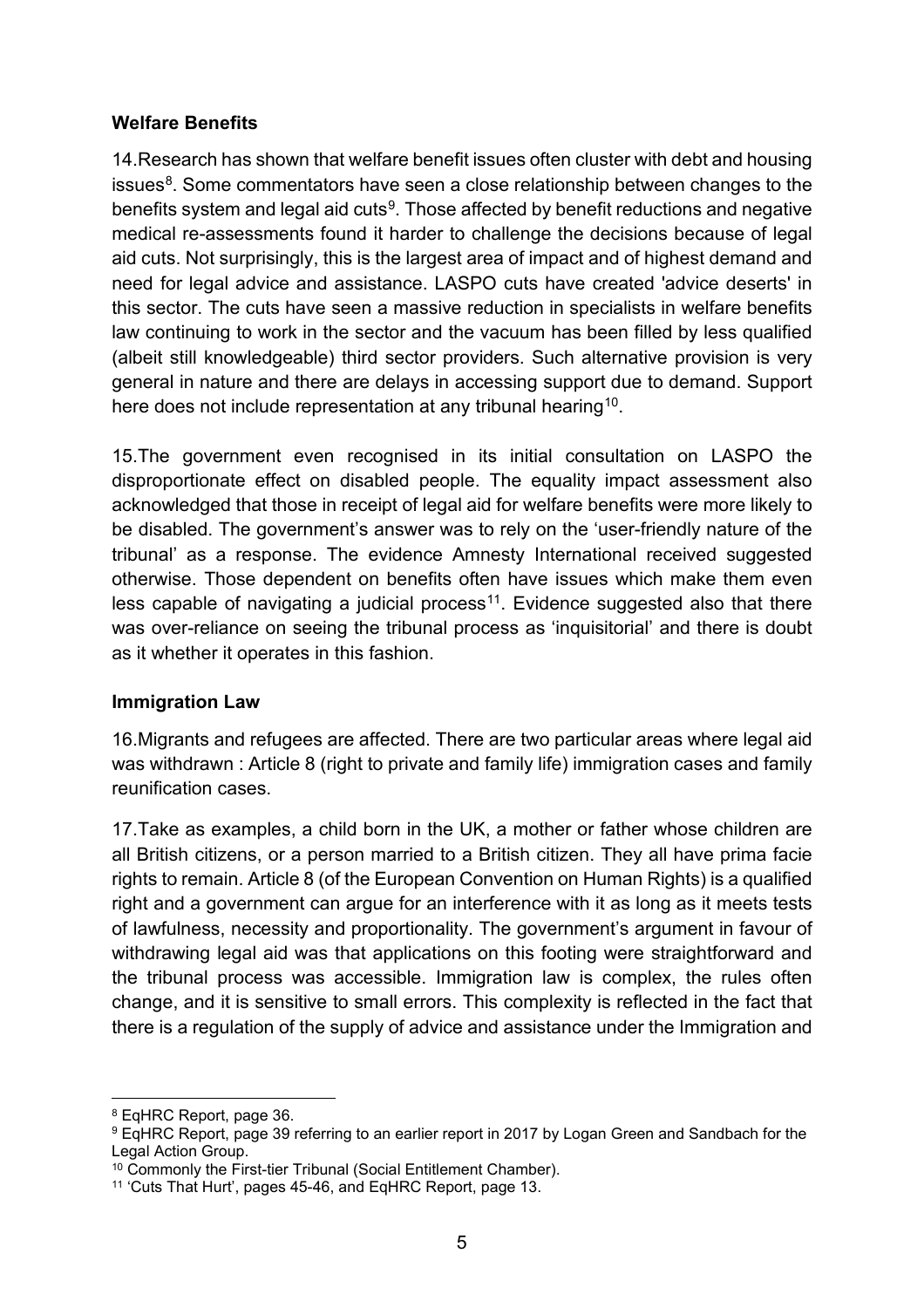Asylum Act 1999. Again, people in this group often have additional needs : there are language barriers, literacy problems, mental health challenges, homelessness.

18.As for family reunification cases, refugees applying to have their family join them in the UK are no longer eligible for free legal advice and assistance. Typically, these are people who have come to the UK through war and other types of conflict to secure asylum status. Amnesty International has argued for the automatic eligibility for legal aid in such cases and a High Court decision supported that position, only to be overruled by the Court of Appeal<sup>12</sup>. The government had argued prior to LASPO's introduction that such applications were straight-forward<sup>[13](#page-5-1)</sup> but again the experience of practitioners suggests otherwise.

# **Exceptional Case Funding**

19.Seen as a safety net, LASPO introduced 'exceptional case funding'[14](#page-5-2) for cases outside the scope of funding but where failure to provide legal aid risked a breach of an individual's human rights, or rights based on EU law, or where the Director of Legal Aid Casework so determined. The scheme proved to be inadequate as an initial statistic demonstrating its outworking showed : in the first year of the ECF scheme operating only 16 out of 1,315 applications were granted<sup>15</sup>, a success rate of just over 1%. Legal challenges led to changes being made to the ECF scheme and an increase in successful applications has resulted (950 in 2016/17). The government anticipated 5,000-7,000 applications annually under LASPO but the take up has been underwhelming. The reasons for this have been put down to the complexity of the application form, the restrictive guidance on funding, low success rates acting as a deterrent to making an application and a restriction on payment to solicitors completing the form only when an application is granted<sup>[16](#page-5-4)</sup>.

20.A promised review of the impact of LASPO was conducted through 2018 and into the beginning of 2019. The response to the review was lukewarm. Many were disappointed that after almost six years of explaining the damaging consequences of LASPO, the review did not properly address the impact of LASPO. One commentator<sup>[17](#page-5-5)</sup> expressed concern that the Ministry of Justice had no plans 'to undertake research or properly assess whether current provision actually meets the demand for legal advice'.

<span id="page-5-0"></span><sup>12</sup> *Gudanaviciene and others v Director of Legal Aid Casework and the Lord Chancellor* [2014] EWCA Civ 1622

<span id="page-5-1"></span><sup>&</sup>lt;sup>13</sup> Ministry of Justice 'Reform of Legal Aid in England and Wales : the Government Response' June 2011.

<span id="page-5-2"></span><sup>14</sup> S.10 LASPO 2012.

<span id="page-5-3"></span><sup>15</sup> *'Cuts That Hurt'*, page 24.

<span id="page-5-4"></span><sup>16</sup> EqHRC Report, pages 13-14.

<span id="page-5-5"></span><sup>&</sup>lt;sup>17</sup> Legal Aid Practitioners Group CEO, Chris Minnoch, speaking to Legal Action <https://www.lag.org.uk/article/206047/muted-response-to-laspo-review>